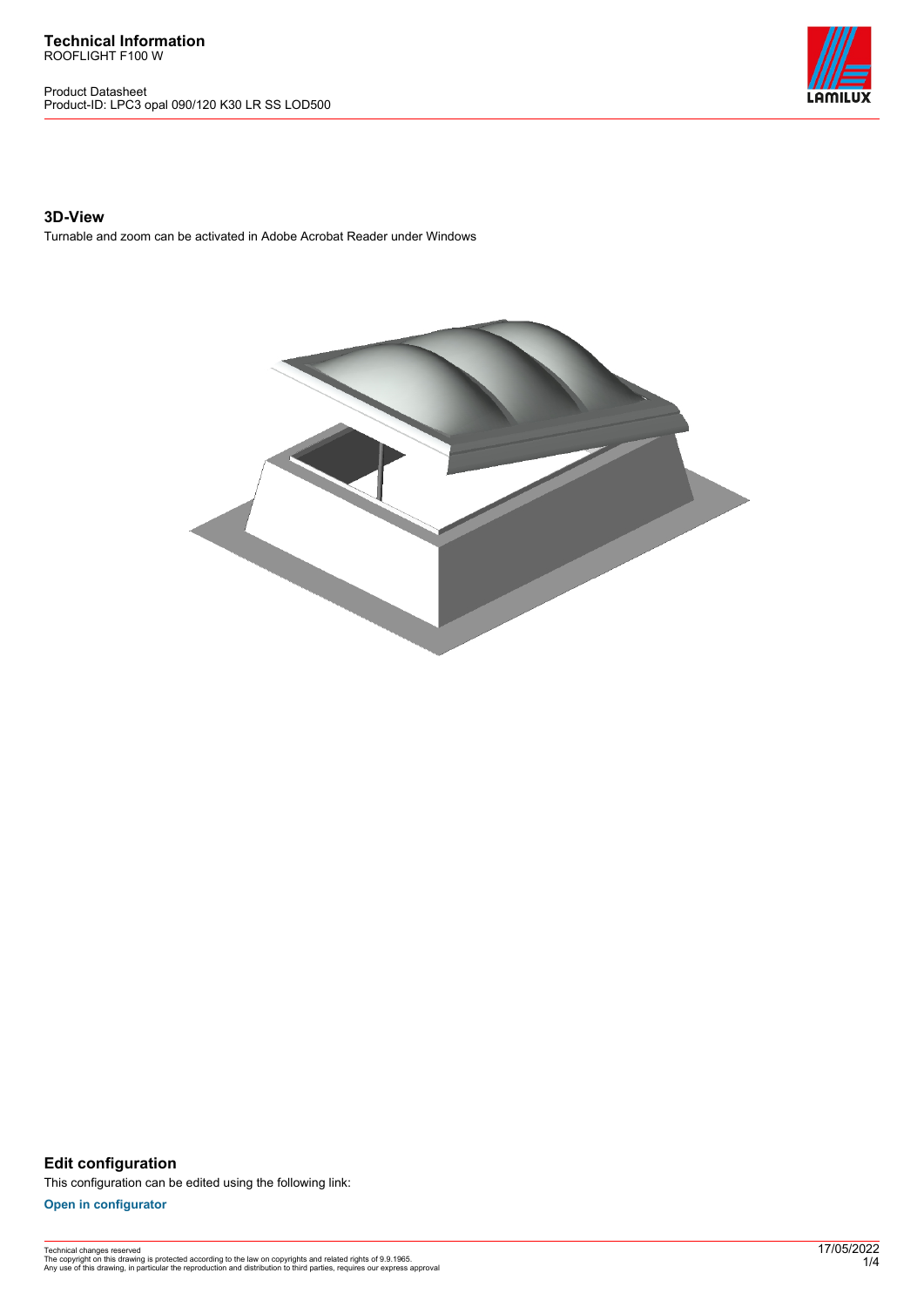Product Datasheet Product-ID: LPC3 opal 090/120 K30 LR SS LOD500



# **Product Features**

| <b>Attribute</b>                               | <b>Value</b>                                                                 |
|------------------------------------------------|------------------------------------------------------------------------------|
| ROOFLIGHT F100 W                               |                                                                              |
| product ID                                     | LPC3 opal 090/120 K30 LR SS LOD500                                           |
| level of detail                                | <b>LOD 500</b>                                                               |
|                                                | lower LOD value = simplified selection and reduced                           |
|                                                | geometry                                                                     |
| <b>UPPER PART</b>                              |                                                                              |
| order size, top roof edge size (OKD) [cm]      | 90 / 120                                                                     |
| clear dimension (LM) [cm]                      | 72 / 102                                                                     |
| exit hatch                                     | no exit hatch                                                                |
| glazing                                        |                                                                              |
| heat transition Ut [W/m <sup>2</sup> K]        | $1.8 - 2.0$                                                                  |
| material                                       | dome impact-resistant, high temperature resistant                            |
| transparency                                   | opal                                                                         |
|                                                | triple glazing                                                               |
| <b>UPSTAND</b>                                 |                                                                              |
| type of upstand                                | GRP upstand                                                                  |
| height [cm]                                    | 30                                                                           |
| features                                       |                                                                              |
| better heat insulation upstand                 | no                                                                           |
| suspension lip for storage of the roof line    | no                                                                           |
| PVC rail                                       | no                                                                           |
| heat insulated foot flange                     | no                                                                           |
| <b>DRIVE</b>                                   |                                                                              |
| type of drive                                  | 24 V                                                                         |
| type of drive                                  | spindle drive                                                                |
| lifting height of the drive [mm]               | 300                                                                          |
| YOUR CONFIGURATION HAS THE FOLLOWING QUALITIES |                                                                              |
| OKD width                                      | 90 cm                                                                        |
| OKD length                                     | 120 cm                                                                       |
| LM width                                       | 72 cm                                                                        |
| LM length                                      | 102 cm                                                                       |
| height of upstand                              | 30 cm                                                                        |
| thermal transition Ut                          | ca. 2.0 W/(m <sup>2</sup> K)                                                 |
| noise insulation level Rw,p                    | ca. 21 dB                                                                    |
| light transmission T                           | ca. 42 %                                                                     |
| energy transmission g                          | ca. 42 %                                                                     |
| opening devices                                | spindle drive                                                                |
| lifting height                                 | 300 mm                                                                       |
| voltage                                        | 24 V                                                                         |
| product standard                               | <b>EN 1873</b>                                                               |
| fall-through protection                        | fall-through proof for one year from production ((according<br>to GS BAU 18) |
| construction material class upstand            | E (according to EN 13501-1)                                                  |
| construction material class glazing            | E, d0 (nach EN 13501-1)                                                      |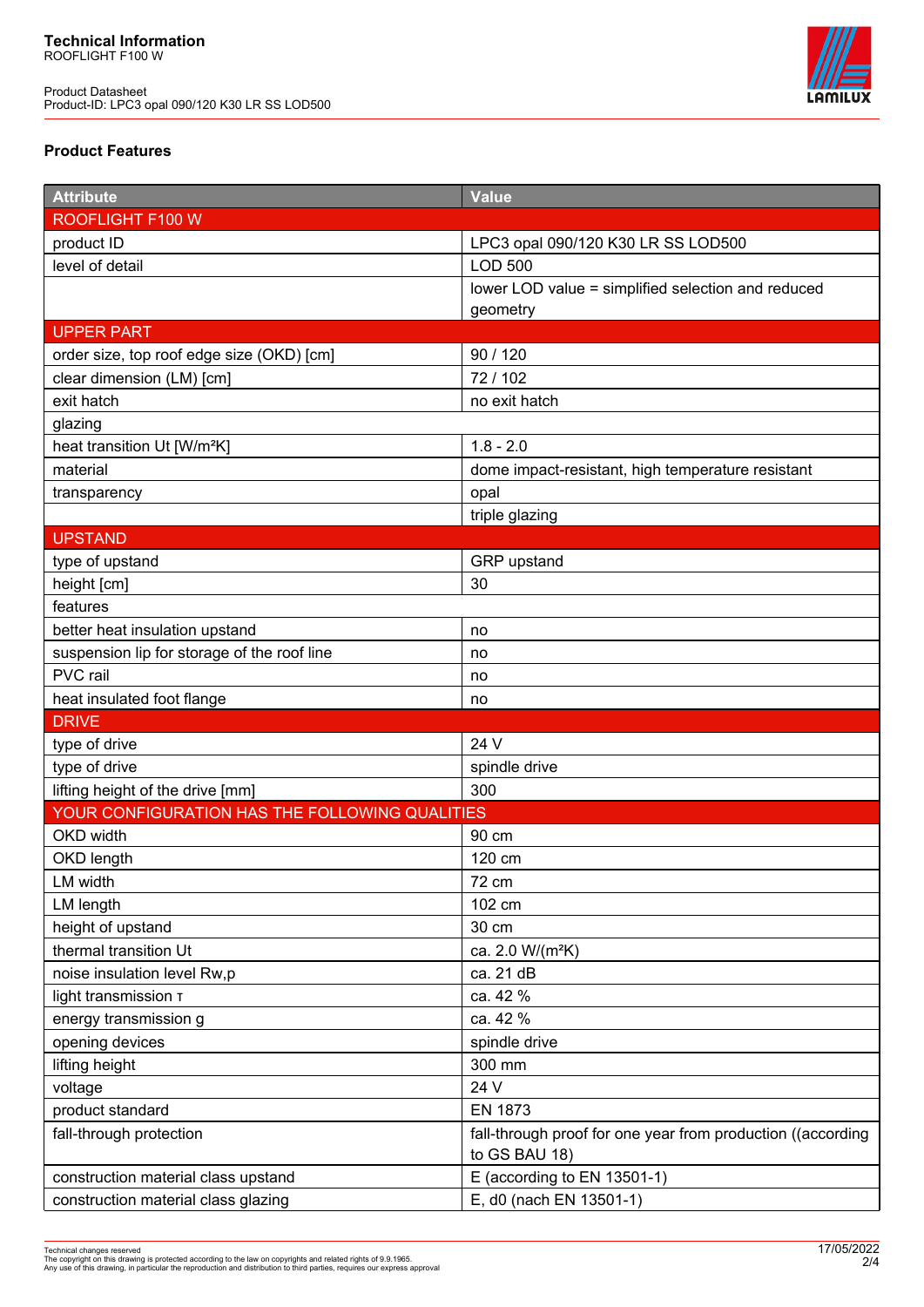#### **Technical Information** ROOFLIGHT F100 W

Product Datasheet Product-ID: LPC3 opal 090/120 K30 LR SS LOD500



| <b>Attribute</b>                                    | <b>Value</b>                    |
|-----------------------------------------------------|---------------------------------|
| hail resistance class (glazing, tightness)          | HW3 (according to VKF standard) |
| hail resistance class (glazing, light transmission) | HW3 (according to VKF standard) |